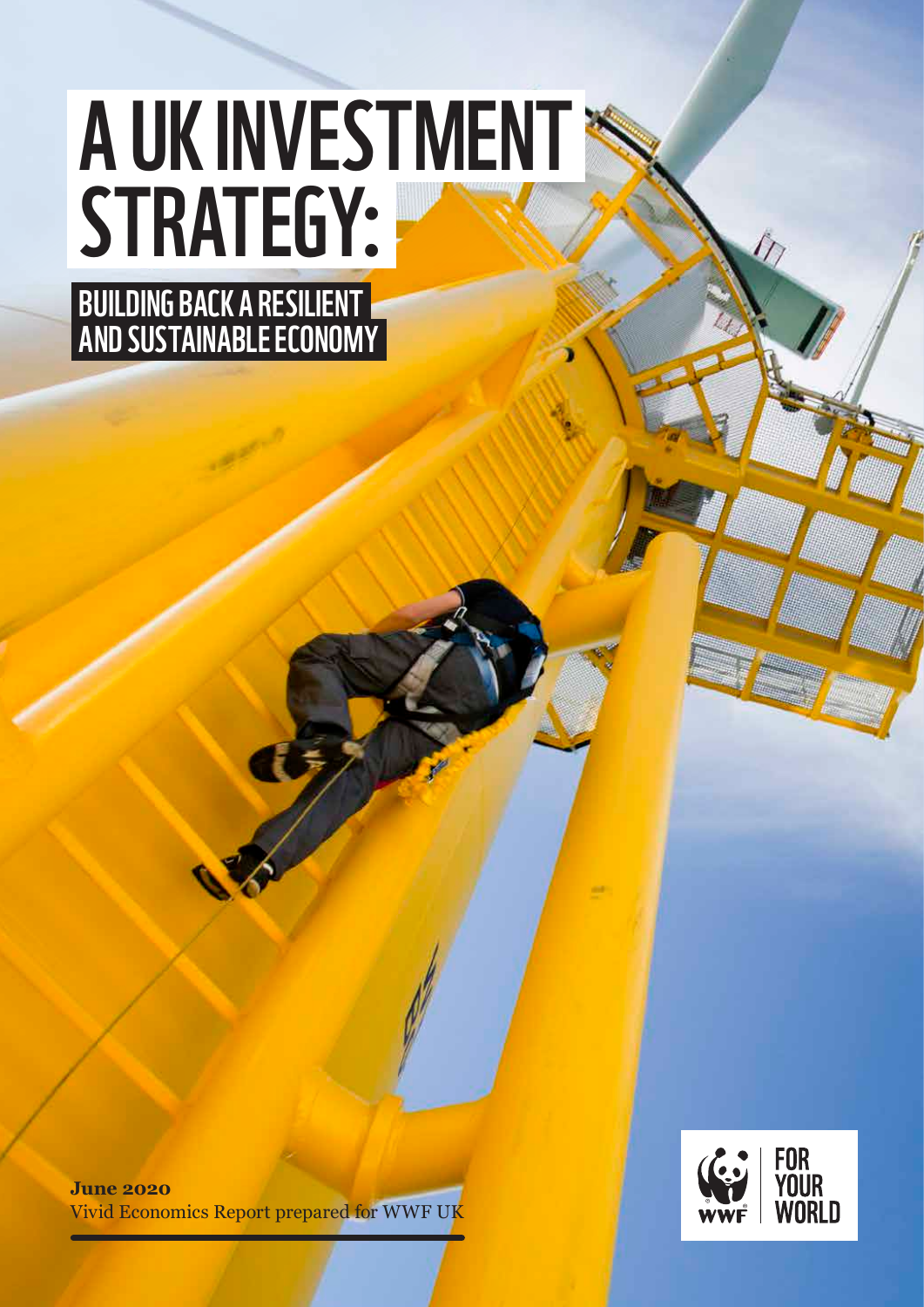#### A STRONG POLICY RESPONSE WILL BE ESSENTIAL TO MINIMISE THE WELFARE IMPACT OF THE COVID-19 RECESSION.

In its Covid-19 reference scenario, the Office of Budget Responsibility (OBR) estimates real GDP falling by 35% in the second quarter of 2020, and the Bank of England suggests the fall across the year could be 14%<sup>1</sup>. The economy will not simply bounce back from such large falls. An economic stimulus will be required to increase demand and economic activity.

In the UK as elsewhere, government is responding by increasing spending on public services (especially health), paying employers to retain employees, providing grants and tax breaks to businesses, and facilitating credit to businesses primarily through financial institutions. A weekly update by Vivid Economics tracks the responses of governments around the world and the extent to which these responses support environmental outcomes. At the time of publishing, only 11% of government spending is going towards businesses with a track record of positive environmental performance and programs that pursue environmental goals<sup>2</sup>.

#### STRIKING SETS OF POLICY RESPONSES HAVE ALREADY BEEN SEEN AROUND THE WORLD, ALTHOUGH THE VAST MAJORITY OF THESE ARE NOT IN CLIMATE-FRIENDLY OR BIODIVERSE AREAS.

### THE CASE FOR A STIMULUS THAT FOCUSSES ON ACHIEVING NET ZERO EMISSIONS AND BIODIVERSITY GOALS IS STRONG.

A targeted 'green stimulus' can be more resilient in supporting recovery in the long-run than 'brown' alternatives and will also improve quality of life. A green stimulus may be more effective than a traditional stimulus in supporting economic recovery and building resilience. For example, investment in lowcarbon infrastructure can boost long-term productivity and high returns, as every pound spent on low-carbon investment options returns 3-8 times the initial investment.3 In addition to economic recovery, a green stimulus can bring wider social and environmental co-benefits, such as improved air quality, less congestion, and improved indoor living conditions. Finally, a green stimulus can help rebalance already existing regional inequities, through investment in areas of the UK where there is underemployment and where there is also a substantial case for new low-carbon infrastructure. For example, Hull and Humber are seen as a prime location for the UK's offshore wind sector, which could bring many direct and indirect jobs to the region. The alternative would be a very short-sighted approach to the stimulus which funded industries which are incompatible with commitments to net zero greenhouse gas (GHG) emissions and net gains to biodiversity. It would expose the UK to ongoing fossil fuel price fluctuations. In doing so, this alternative path could sow the seeds for the next environmental or economic crisis.

:vivideconomics

1 <https://obr.uk/coronavirus-reference-scenario/> ; [https://www.bankofengland.co.uk/](https://www.bankofengland.co.uk/report/2020/monetary-policy-report-financial-stability-report-may-2020) [report/2020/monetary-policy-report-financial-stability-report-may-2020](https://www.bankofengland.co.uk/report/2020/monetary-policy-report-financial-stability-report-may-2020)

2 <https://www.vivideconomics.com/casestudy/greenness-for-stimulus-index/>

3 IRENA (2020), "Global Renewables Outlook", [https://www.irena.org/-/media/Files/IRENA/](https://www.irena.org/-/media/Files/IRENA/Agency/Publication/2020/Apr/IRENA_Global_Renewables_Outlook_2020.pdf) [Agency/Publication/2020/Apr/IRENA\\_Global\\_Renewables\\_Outlook\\_2020.pdf](https://www.irena.org/-/media/Files/IRENA/Agency/Publication/2020/Apr/IRENA_Global_Renewables_Outlook_2020.pdf)



**This document is an insert to the recent Vivid Economics report** *Keeping us competitive: A UK Investment Strategy for Net Zero***. Subsequent to the completion of that report but prior to publication, the economic context changed radically and suddenly as a result of the Covid-19 pandemic.**

**This new context strengthens the case for the recommendations of the report, in terms of investment that can support regional jobs, reduce air pollution, and stimulate growth, which are even more vital to keeping the UK competitive. This insert sits above, rather than replacing, the current executive summary and foreword.** 

For further information please contact Isabella O'Dowd (IODowd@wwf.org.uk).

## CONTACT US:

**Vivid Economics Limited** 163 Eversholt Street London NW1 1BU United Kingdom

T: +44 (0)844 8000 254 E: enquiries@vivideconomics.com



- 
- -

#### COMPANY PROFILE

**Vivid Economics is a leading strategic economics consultancy with global reach. We strive to create lasting value for our clients, both in government and the private sector, and for society at large.**

We are a premier consultant in the policy-commerce interface and resource- and environment-intensive sectors, where we advise on the most critical and complex policy and commercial questions facing clients around the world. The success we bring to our clients reflects a strong partnership culture, solid foundation of skills and analytical assets, and close cooperation with a large network of contacts across key organisations.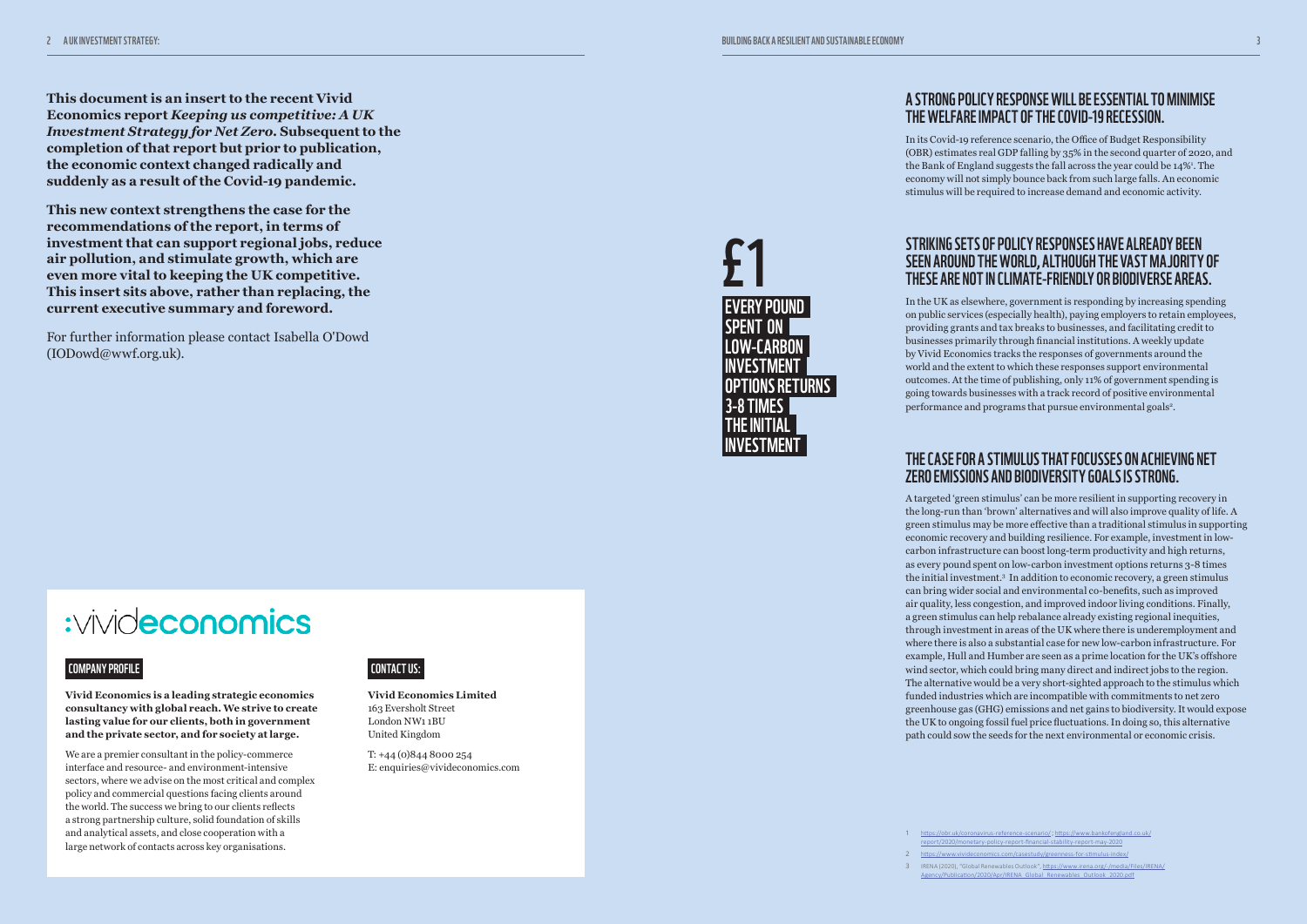#### TO IDENTIFY THE MOST PROMISING AND RESILIENCE-BUILDING GREEN INVESTMENTS FOR ECONOMIC RECOVERY, WE RECOMMEND INVESTORS CAN APPLY A 'SUSTAINABILITY CHECKLIST' TO RANK DIFFERENT INVESTMENT OPPORTUNITIES.6

Over the short term, they should assess the number and types of decent and lasting jobs supported, the boost to overall economic activity and impact on the trade balance, and whether the investment generates durable employment benefits over the very short term (taking into account possible future quarantine measures). Over the longer term, projects should have a long-term growth potential (assessed for its impact on human, natural, and physical capital), address current market failures, and be resilient to future shocks. It is also crucial to identify those projects with the largest decarbonisation potential and sustainable growth trajectory, and to avoid the risk of stranded asset costs by investing in technologies with positive life cycle forecasts.

#### FOR THE UK CONTEXT, IT IS ALSO IMPORTANT TO CONSIDER THE INVESTMENT IMPACT ON THE LEVELLING UP OF REGIONS AS WELL AS OVERALL ECONOMIC RESILIENCE.

The government should identify those investment opportunities that can boost the economic recovery of underperforming regions, such as by creating decent green jobs in those areas. Green investments should also contribute to the overall economic and environmental resilience. For example, investing in energy efficient homes lowers energy usage, reducing overall energy demand in the economy. This will make individual households and the UK as a whole more resilient to global fuel price increases and fluctuations. Other examples are the development of employment in rural communities, the government's Environmental Land Management proposals involving remuneration for public goods on the land, such as carbon storage and biodiversity.

#### THE REPORT IDENTIFIES AN ADDITIONAL £30BN+ INVESTMENTS ANNUALLY (COMBINED PUBLIC AND PRIVATE) IN THE SHORT-TERM TO PUT THE UK ON A NET ZERO PATHWAY.

To maximise the synergies between achieving net zero and boosting economic recovery, investments in the short run need to prioritise areas where substantial number of decent green jobs are supported. The following list highlights selected investment needs identified in the report, which could help support substantial numbers of jobs, while simultaneously triggering economic recovery, emissions reductions, and improvements to nature. These investments align with the ones identified by other parties as being crucial for economic recovery.7,8

- 
- 
- 
- 4 UK Government (2019), "Energy Innovation Needs Assessments", [https://www.](https://www.gov.uk/government/publications/energy-innovation-needs-assessments) [gov.uk/government/publications/energy-innovation-needs-assessments](https://www.gov.uk/government/publications/energy-innovation-needs-assessments)
- 5 WWF (2018), "Keeping it cool: How the UK can end its contribution to climate change", <https://www.wwf.org.uk/sites/default/files/2018-11/NetZeroReportART.pdf>

6 World Bank (2020), "Planning for the economic recovery from COVID-19: A sustainability checklist for policymakers", [https://blogs.worldbank.org/climatechange/planning](https://blogs.worldbank.org/climatechange/planning-economic-recovery-covid-19-coronavirus-sustainability-checklist-policymakers)[economic-recovery-covid-19-coronavirus-sustainability-checklist-policymakers](https://blogs.worldbank.org/climatechange/planning-economic-recovery-covid-19-coronavirus-sustainability-checklist-policymakers)

7 CCC (2020), "Building a resilient recovery from the COVID-19 crisis", [https://www.theccc.org.uk/](https://www.theccc.org.uk/wp-content/uploads/2020/05/CCC-to-Prime-Minister-Boris-Johnson-Covid-19-recovery-002.pdf) [wp-content/uploads/2020/05/CCC-to-Prime-Minister-Boris-Johnson-Covid-19-recovery-002.pdf](https://www.theccc.org.uk/wp-content/uploads/2020/05/CCC-to-Prime-Minister-Boris-Johnson-Covid-19-recovery-002.pdf)

8 Energy Transitions Commission (2020), "7 priorities to help the global economy recover", <http://www.energy-transitions.org/sites/default/files/COVID-Recovery-Response.pdf>

# FIVE GREEN INVESTMENTS FOR ECONOMIC RECOVERY

#### TO IDENTIFY SPECIFIC AREAS OF INVESTMENT, VIVID ECONOMICS HAS CONSIDERED THEIR POTENTIAL TO BUILD ENVIRONMENTAL RESILIENCE IN THE AFTERMATH OF THE COVID-19 PANDEMIC, ADDRESS THE CLIMATE CRISIS, AND IMPROVE QUALITY OF LIFE.

This report draws together evidence assembled over a wide range of studies for the UK Government and a range of other organisations (e.g. the Energy Innovation Needs Assessment for the Department for Business, Energy and Industrial Strategy (BEIS), 2019<sup>4</sup> and "Keeping it Cool: How the UK can end its contribution to climate change" for WWF, 20185 ). This current report follows from the earlier work for WWF, where "Keeping it Cool" sets out two feasible pathways towards net- zero by 2045 or 2050. This report builds on that analysis and looks at the scale of the investment required within each sector, as well as the co-benefits of these investments, before detailing the implications for how this transition is funded. These interventions will also have a direct impact on addressing the current economic crisis.

## THE GOVERNMENT SHOULD IDENTIFY THOSE INVESTMENT **OPPORTUNITIES** THAT CAN BOOST THE ECONOMIC RECOVERY OF UNDERPERFORMING **REGIONS**

#### THIS REPORT SHOWS THAT THE CO-BENEFITS FAR OUTWEIGH ADDITIONAL IMMEDIATE SPENDING, THE GROWTH OPPORTUNITIES AND, INDEED, THE COSTS OF INACTION.

The net zero transition could yield over £90bn of annual benefits to the UK. This is the result of wider improvements to human health and the natural environment alongside unlocking substantial business opportunities for the UK – all key in building a more resilient and better economy. These benefits need to be considered alongside the upfront costs as they will have a quantifiable impact on the economy. Moreover, these co-benefits may also lead to direct savings for the exchequer on key spending priorities, such as the National Health Service or public infrastructure projects. One obvious example is in buildings: eliminating cold homes with energy efficiency upgrades would not only decrease emissions but could also improve the ability of UK homes to provide adequate and affordable heat and cooling, having the potential to save the NHS billions of pounds annually.

# +£90bn OF ANNUAL BENEFITS TO THE UK FROM THE NET ZERO TRANSITION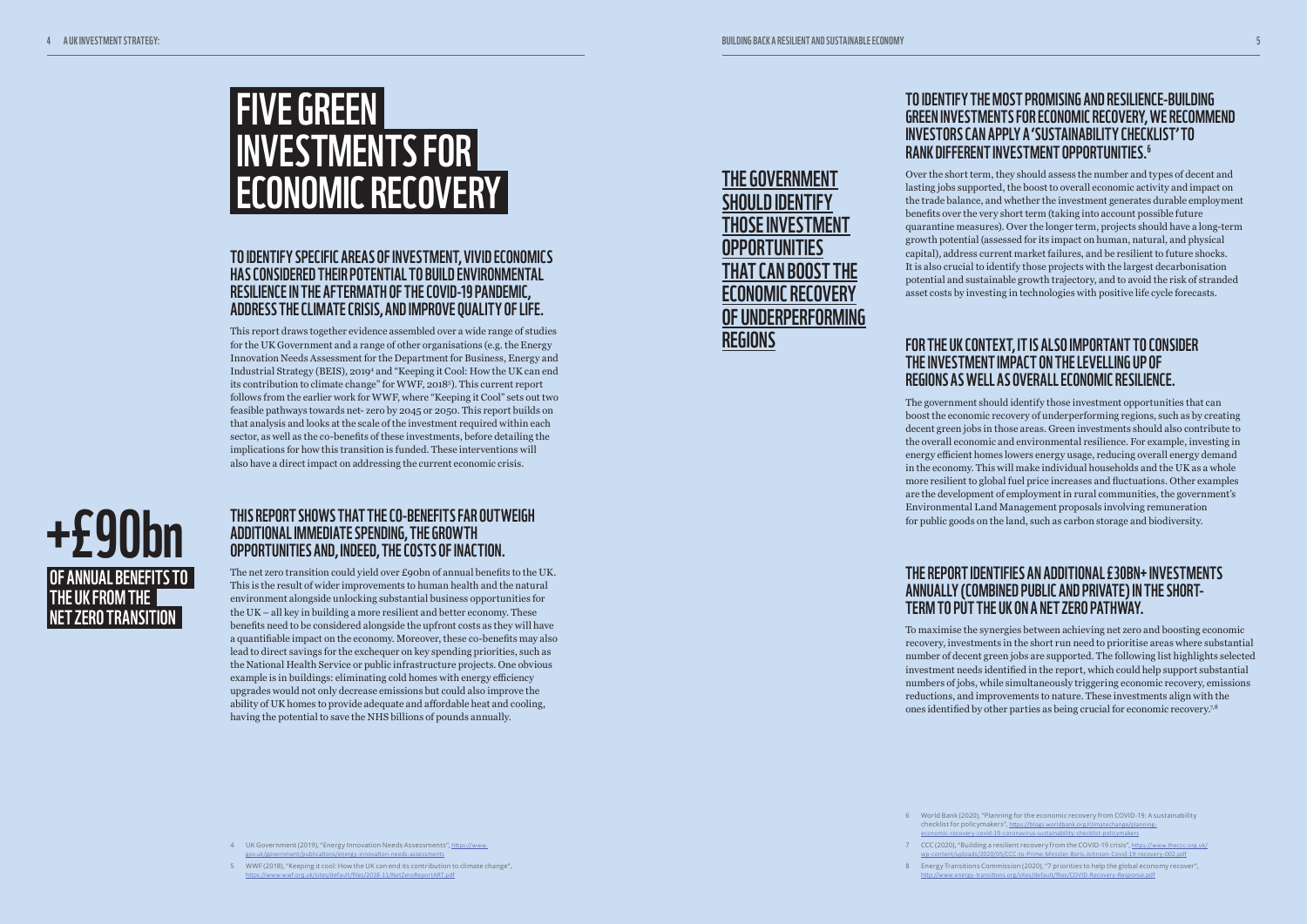system and extend the grid, investment in transmission and distribution is also required, which has its own potential to support jobs and economic activity. Investing in over-capacity of electricity grids is a smart strategy for future grid development, as past Vivid Economics analysis has shown<sup>12</sup>.



#### ANOTHER INVESTMENT OPPORTUNITY IS CARBON CAPTURE AND STORAGE (CCS), WITH THE POTENTIAL OF SUPPORTING AROUND 30,000 JOBS.

A net-zero pathway includes approximately 3 MtCO2 of industrial CO2 captured per annum, and will also require some form of carbon removal technology such as bioenergy with CCS (BECCS) or Direct Air Capture (DAC). Investment for industrial carbon capture alone will require around £400mn annually for both the capture units and the supporting transmission and storage infrastructure. Investing now will help ensure UK industry is competitive in a low carbon future, as well as helping to develop a competitive advantage for the UK to export CCS technology and services, a key driver of the potential 50,000 jobs supported by a UK CCS industry.

#### THE UK AUTOMOTIVE SECTOR ALREADY SUPPORTS OVER 100,000 JOBS AND LOW-CARBON INVESTMENT IN ELECTRIC VEHICLES (EVS) AND EV INFRASTRUCTURE COULD HELP SUPPORT FURTHER GROWTH.

Currently, the sector is characterised by job substitution, where workers with skills to produce petrol/diesel vehicles can transfer these to EV assembly, supporting around 11,000 jobs by 2030. New jobs can be supported in complementary sectors: batteries and charging infrastructure, with an investment need of over £1bn annually, can support around 5,500 jobs, and these sub-sectors are especially interesting for creating a competitive advantage internationally. Additionally, creating a viable battery and charging infrastructure sector will have a positive spill over on EV producers to boost production, without having to use subsidies or other incentives. This will unlock even more job creation. Stimulating battery and charging infrastructure, and indirectly EV production, will support EV uptake and thus reduce air pollution. Depending on where these new EV plants are located, it also has the potential to contribute to the levelling up of regions. Beyond passenger vehicles, investing in low-carbon buses will support existing jobs in both the short and the long run. In the short run, investments of around £0.5bn annually in low-carbon buses will support many jobs as the 34,000-strong UK bus fleet will need replacing. In the long run, the UK will be able to export low-carbon buses, and this will support 3,500 bus-manufacturing jobs by 2050.13

Nature-based climate solutions contribute to carbon sequestration and biodiversity, and have a large impact on air pollution and quality of life. Investment in this area also supports employment in rural sectors, such as in flood management, contributing to the government's levelling up strategy. Nature in itself is a productive good and ecological damages undermines all forms of growth. Natural capital is a valuable input for production and welfare. Research conducted by Vivid Economics shows that investments in parks will reduce health costs, reduce air pollution, and improve many other aspects of urban life<sup>10</sup>.

> 12 <https://www.vivideconomics.com/casestudy/accelerated-electrification-and-the-gb-electricity-system/> 13 Calculated for the Energy Innovation Needs Assessments (EINA) project.

4.

5.

- 9 We did not undertake an analysis of nature-related job opportunities as it was outside the scope of this report.
- 10 <https://www.vivideconomics.com/greenkeeper/>
- 11 The Queen's Speech, December 2019, [https://assets.publishing.service.gov.uk/government/uploads/system/](https://assets.publishing.service.gov.uk/government/uploads/system/uploads/attachment_data/file/853886/Queen_s_Speech_December_2019_-_background_briefing_notes.pdf)<br>[uploads/attachment\\_data/file/853886/Queen\\_s\\_Speech\\_December\\_2019\\_-\\_background\\_briefing\\_notes.pdf](https://assets.publishing.service.gov.uk/government/uploads/system/uploads/attachment_data/file/853886/Queen_s_Speech_December_2019_-_background_briefing_notes.pdf)

#### INVESTMENT IN GREEN BUILDINGS CAN SUPPORT THE MOST JOBS IN THE SHORT RUN AND PROVIDES SOCIETAL AND RESILIENCE BENEFITS.

The green building sector has a total annual investment need of £12bn and this will support at least 85,000 direct jobs in green retrofitting by 2030, with installing heating and cooling supporting an additional 7,000 jobs, given the small size of the sector currently. This is a conservative estimate of the overall economic effect, as indirectly other companies will benefit by savings on energy and water. Investing in green buildings will boost this sector's growth as well as transform it to align with future demand. For building retrofits there is a skill overlap with current construction jobs, but low-carbon heating requires maintenance and installation engineers to upskill from gas boilers to heat pumps. Investments should be used for large-scale training programmes. The jobs in this sector will be distributed proportionally, as building improvements follow the distribution of the building stock. These investments should be complemented by more stringent building standards and low-carbon requirements, which will leverage private investment. Such investments will deliver significant social co-benefits, such as improved living conditions and health, mainly through reduced fuel poverty. As decarbonisation will be underway, fuel prices will increase, seeing further risk of a rise in households in fuel poverty. Investing in green buildings will make these households resilient to future price shocks.

#### INVESTMENT IN NATURE AND BIODIVERSITY IS A VITAL PART OF THE UK RECOVERY, INCLUDING INVESTING IN RURAL EMPLOYMENT AND ADAPTING TO ADVERSE CLIMATE EFFECTS AND IMPACTS9 .

#### INVESTING IN CLEAN ENERGY INFRASTRUCTURE, ESPECIALLY IN OFFSHORE WIND AND ELECTRICITY GRIDS, CAN SUPPORT GREEN JOBS.

Currently the UK offshore capacity is 8.5GW and the government has committed to increasing this to 40GW by 2030, which could support 28,000 jobs, including in manufacturing.<sup>11</sup> The sector is already market-driven, but current contracts for difference (CfDs) can be widened. Government can play a key role in redistributing the co-benefits, by strategically choosing production locations in underdeveloped regions. To support this larger power

2.

1.

3.